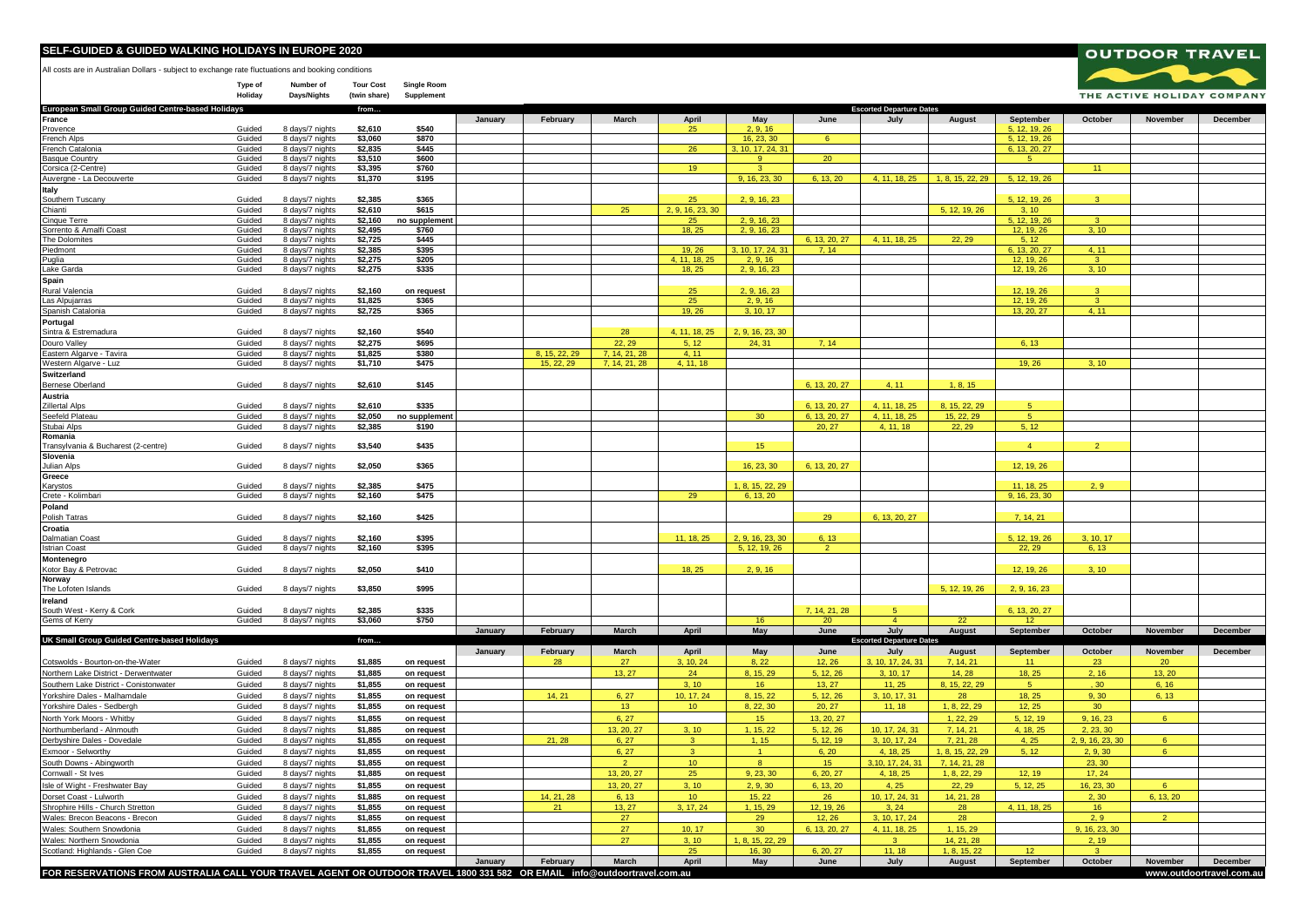## **SELF-GUIDED & GUIDED WALKING HOLIDAYS IN EUROPE 2020**

All costs are in Australian Dollars - subject to exchange rate fluctuations and booking conditions

**Type of Number of Tour Cost Single Room Holiday Days/Nights (twin share) Supplement**

| QUALITY Small Group Guided Hotel to Hotel Walking Holidays                                                               |        |                   | from    |            |         |          |       |                 |                 |                 | <b>Escorted Departure Dates</b> |                 |           |                 |                 |                          |
|--------------------------------------------------------------------------------------------------------------------------|--------|-------------------|---------|------------|---------|----------|-------|-----------------|-----------------|-----------------|---------------------------------|-----------------|-----------|-----------------|-----------------|--------------------------|
| <b>Scotland</b>                                                                                                          |        |                   |         |            |         |          |       |                 |                 |                 |                                 |                 |           |                 |                 |                          |
| Whiskey, Castles, Lochs & Glens                                                                                          | Guided | 7 days/6 nights   | \$3.050 | \$565      |         |          |       |                 | 9.30            | 27              | 25 <sup>25</sup>                | $\mathbf{R}$    | 19        |                 |                 |                          |
| Isle of Skye                                                                                                             | Guided | 7 days/6 nights   | \$3,470 | \$1.240    |         |          |       | 11.18           | 2. 9. 16. 30    | 13.20           | 4.11                            | 1.15.29         | 26        | 10 <sup>°</sup> |                 |                          |
| Autumn in the Highlands                                                                                                  | Guided | 5 days/4 nights   | \$2.330 | \$565      |         |          |       |                 |                 |                 |                                 |                 |           | 3, 10, 17, 24   |                 |                          |
|                                                                                                                          |        |                   |         |            | January | February | March | April           | May             | June            | July                            | August          | September | October         | <b>November</b> | <b>December</b>          |
| <b>Small Group Guided Trail Holidays</b>                                                                                 |        |                   | from    |            |         |          |       |                 |                 |                 | <b>Escorted Departure Dates</b> |                 |           |                 |                 |                          |
| <b>United Kingdom</b>                                                                                                    |        |                   |         |            | January | February | March | April           | May             | June            | July                            | August          | September | October         | <b>November</b> | December                 |
| England - Coast to Coast                                                                                                 | Guided | 16 days/15 nights | \$4,750 | on request |         |          |       |                 |                 | 12 <sup>°</sup> | 10 <sub>10</sub>                | 14              | 11        |                 |                 |                          |
| England - Coast to Coast Challenging                                                                                     | Guided | 15 days/14 nights | \$3,620 | on request |         |          |       |                 | 24              |                 | 12 <sup>2</sup>                 | <sup>2</sup>    |           |                 |                 |                          |
| England - Coast to Coast Inn to Inn                                                                                      | Guided | 17 days/16 nights | \$3,715 | \$610      |         |          |       |                 |                 | 14              |                                 |                 | 6         |                 |                 |                          |
| England - Best of Hadrians Wall                                                                                          | Guided | 7 days/6 nights   | \$1,995 | on request |         |          |       | 19 <sup>°</sup> | 10 <sup>1</sup> |                 | 12 <sup>°</sup>                 | 16 <sup>1</sup> | 6, 20     |                 |                 |                          |
| England - The Dales Way                                                                                                  | Guided | 8 days/7 nights   | \$2.150 | on request |         |          |       |                 |                 | 12 <sup>2</sup> | 31                              |                 | 11        |                 |                 |                          |
| Scotland - West Highland Way                                                                                             | Guided | 10 days/9 nights  | \$3,060 | on request |         |          |       |                 | 11 <sub>1</sub> |                 | 13 <sup>°</sup>                 | 10.31           | 28        |                 |                 |                          |
| Scotland - Isle of Skye & Hebrides                                                                                       | Guided | 8 days/7 nights   | \$3,060 | on request |         |          |       |                 | 4, 25           | 15 <sub>1</sub> |                                 |                 | 21        |                 |                 |                          |
| Scotland - Arran, Islay & Jura                                                                                           | Guided | 10 days/9 nights  | \$3.960 | on request |         |          |       |                 |                 |                 |                                 | 31              |           |                 |                 |                          |
| France, Switzerland & Italy                                                                                              |        |                   |         |            |         |          |       |                 |                 |                 |                                 |                 |           |                 |                 |                          |
| Tour du Mont Blanc                                                                                                       | Guided | 11 days/10 nights | \$4,525 | on request |         |          |       |                 |                 | 24              |                                 | 5, 26           |           |                 |                 |                          |
| Spain                                                                                                                    |        |                   |         |            |         |          |       |                 |                 |                 |                                 |                 |           |                 |                 |                          |
| Camino de Santiago                                                                                                       | Guided | 8 days/7 nights   | \$2,610 | \$445      |         |          |       |                 | 3.24            | 21              |                                 |                 | 6, 27     |                 |                 |                          |
| Greece                                                                                                                   |        |                   |         |            |         |          |       |                 |                 |                 |                                 |                 |           |                 |                 |                          |
| Karpathos Island in the South East Aegean                                                                                | Guided | 8 days/7 nights   | \$1,820 | \$220      |         |          |       | 12 <sup>°</sup> | 25              | 15 <sub>1</sub> |                                 |                 | 23        | 21              |                 |                          |
|                                                                                                                          |        |                   |         |            | January | February | March | April           | May             | June            | July                            | August          | September | October         | <b>November</b> | December                 |
| FOR RESERVATIONS FROM AUSTRALIA CALL YOUR TRAVEL AGENT OR OUTDOOR TRAVEL 1800 331 582 OR EMAIL info@outdoortravel.com.au |        |                   |         |            |         |          |       |                 |                 |                 |                                 |                 |           |                 |                 | www.outdoortravel.com.au |

**OUTDOOR TRAVEL** 

THE ACTIVE HOLIDAY COMPANY

2000 10

| Self-Guided Pilgrim Trail Walking Holidays                                                                               |                                | from    |         |         |          |       |       |                                                                |      | <b>Self Guided Departure Dates</b> |                       |                          |         |          |          |
|--------------------------------------------------------------------------------------------------------------------------|--------------------------------|---------|---------|---------|----------|-------|-------|----------------------------------------------------------------|------|------------------------------------|-----------------------|--------------------------|---------|----------|----------|
| France & Spain                                                                                                           |                                |         |         | January | February | March | April | May                                                            | June | July                               | August                | September                | October | November | December |
| Camino de Santiago: series of week-long walks                                                                            | Self-Guided 7 days/6 nights    | \$1.145 | \$200   |         |          |       |       |                                                                |      |                                    | Daily, May to October |                          |         |          |          |
| Camino de Santiago - St Jean to Santiago                                                                                 | Self-Guided 34 days/33 nights  | \$6.315 | \$1,265 |         |          |       |       |                                                                |      |                                    | Daily, May to October |                          |         |          |          |
| Camino de Santiago - Sarria to Santiago                                                                                  | Self-Guided 8 days/7 nights    | \$1.295 | \$240   |         |          |       |       |                                                                |      |                                    | Daily, May to October |                          |         |          |          |
| Camino de Estrellas Finisterre                                                                                           | Self-Guided 6 days/5 nights    | \$1.005 | \$195   |         |          |       |       |                                                                |      |                                    | Daily, May to October |                          |         |          |          |
| Spain & Portugal                                                                                                         |                                |         |         |         |          |       |       |                                                                |      |                                    |                       |                          |         |          |          |
| Camino Portugues - Porto to Tui                                                                                          | 7 davs/6 nights<br>Self-Guided | \$1.235 | \$315   |         |          |       |       |                                                                |      |                                    | Daily, May to October |                          |         |          |          |
| Camino Portugues - Tui to Santiago                                                                                       | Self-Guided<br>7 davs/6 nights | \$1.185 | \$275   |         |          |       |       |                                                                |      |                                    | Daily, May to October |                          |         |          |          |
| Switzerland & Italv                                                                                                      |                                |         |         |         |          |       |       |                                                                |      |                                    |                       |                          |         |          |          |
| Via Francigena: series of week-long walks                                                                                | Self-Guided 8 days/7 nights    | \$1.595 | \$280   |         |          |       |       | Daily, April - October (not until June for Week 1 in the Alps) |      |                                    |                       |                          |         |          |          |
|                                                                                                                          |                                |         |         | January | February | March | April | May                                                            | June | July                               | August                | September                | October | November | December |
| FOR RESERVATIONS FROM AUSTRALIA CALL YOUR TRAVEL AGENT OR OUTDOOR TRAVEL 1800 331 582 OR EMAIL info@outdoortravel.com.au |                                |         |         |         |          |       |       |                                                                |      |                                    |                       | www.outdoortravel.com.au |         |          |          |